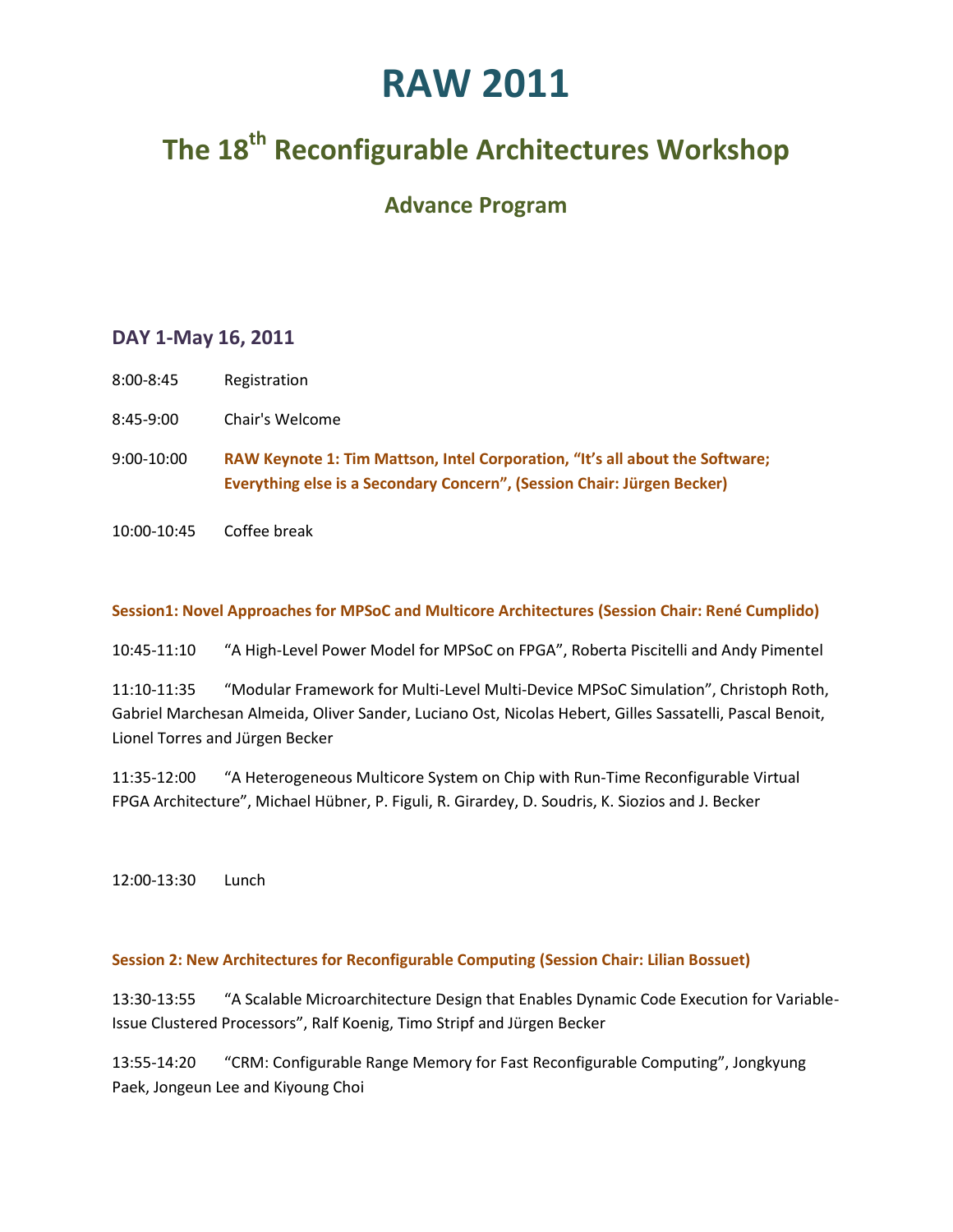14:20-15:00 **POSTER SESSION 1** / Coffee break (list of papers at the end)

**Session 3: Methods and Design Techniques for Partially Reconfigurable Architectures (Session Chair: Christophe Bobda)**

15:00-15:25 "Tuple Spaces in Hardware for Accelerated Implicit Routing", Zachary Baker and Justin Tripp

15:25-15:50 "High Speed Partial Run-Time Reconfiguration Using Enhanced ICAP Hard Macro", Simen Gimle Hansen, Dirk Koch and Jim Tørresen

15:50-16:15 "Online Routing of FPGA Clock Networks for Module Relocation in Partial Reconfigurable Multi Clock Designs", Christian Schuck, Bastian Haetzer, Michael Hübner and Jürgen Becker

16:15-16:45 **POSTER SESSION 1** / Coffee break (list of papers at the end)

#### **Session 4: Improving Security of Reconfigurable Systems (Session Chair: Peter Athanas)**

16:45-17:10 "Securing Boot of an Embedded Linux on FPGA," Florian Devic, Lionel Torres and Benoît Badrignans

17:10-17:35 "Hyperelliptic Curve Cryptoarchitecture for Fast Execution of Schnorr and Okamoto Authentication Protocols", Alexander Klimm, Sebastian Vogel and Jürgen Becker

17:35-18:00 "A Reconfigurable Multi-core Cryptoprocessor for Multi-Channel Communication Systems", Michael Grand, Lilian Bossuet, Guy Gogniat, Bertrand Le Gal, Jean-Philippe Delahaye and Dominique Dallet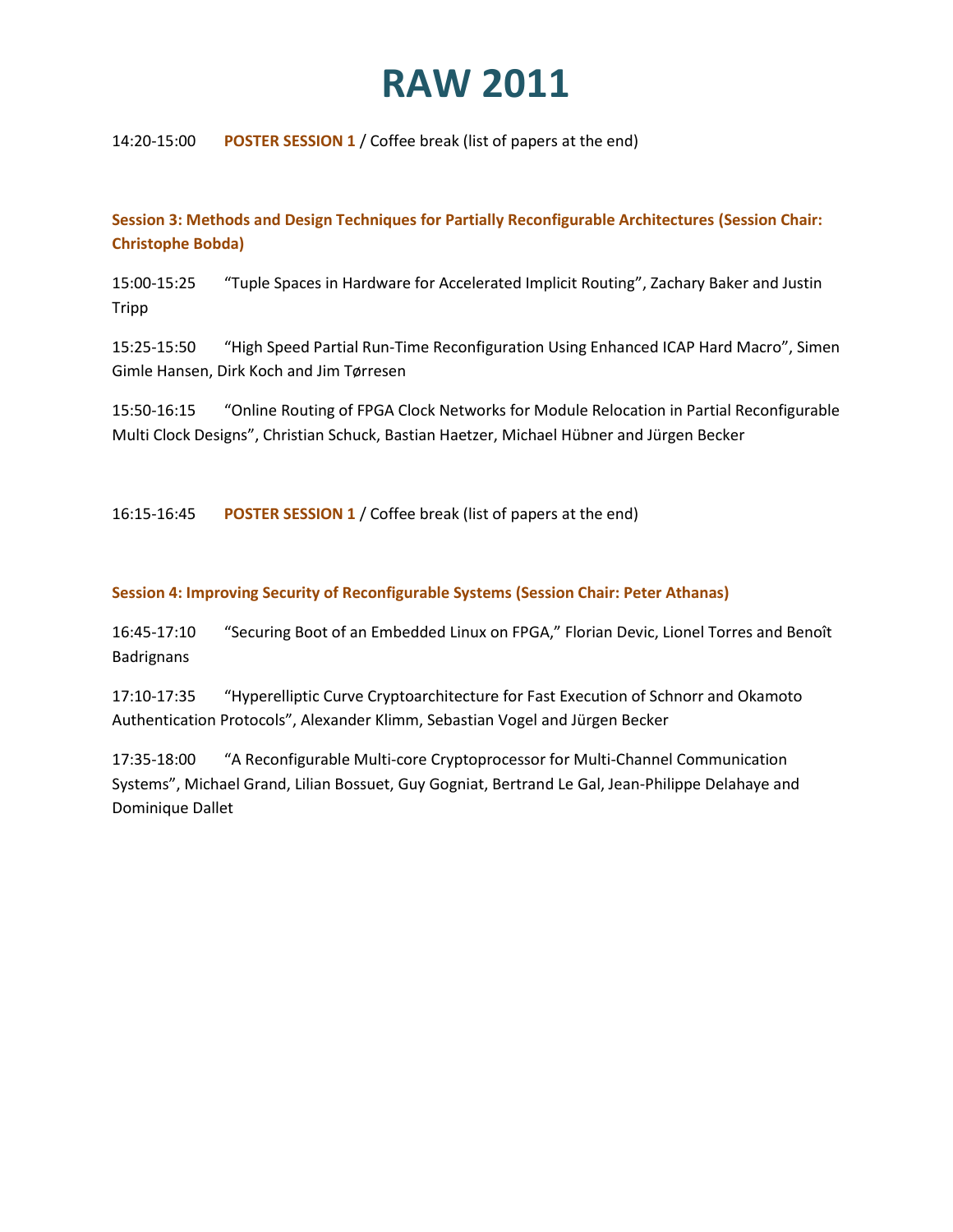## **DAY 2-May 17, 2011**

8:00-9:30 IPDPS Keynote

9:30-10:00 Coffee Break

10:00-11:00 **RAW Keynote 2 - Tarek El-Ghazawi, George Washington University, "The Challenges of Computing with FPGAs" (Session Chair: Viktor Prasanna)**

**Session 5: Tools for Partially Reconfigurable FPGAs (Session Chair: Michael Hübner)**

11:00-11:25 "Migrating Static Systems to Partially Reconfigurable Systems on Spartan-6 FPGAs", Christian Beckhoff, Dirk Koch and Jim Tørresen

11:25-11:50 "ReBit: A Tool to Manage and Analyse FPGA-Bbased Reconfigurable Systems", Marco D Santambrogio, Andrea Cazzaniga, Alessandra Bonetto and Donatella Sciuto

11:50-12:15 "OpenPR: An Open-Source Partial-Reconfiguration Toolkit for Xilinx FPGAs", Ali Asgar Sohanghpurwala, Peter Athanas, Tannous Frangieh and Aaron Wood

12:15-13:45 Lunch

### **Session 6: Emerging Methods for Coarse grain Reconfigurable Architectures (Session Chair: Pascal Benoit)**

13:45-14:10 "Occam-pi as a High-level Language for Coarse-Grained Reconfigurable Architectures", Zain Ul-Abdin and Bertil Svensson

14:10-14:35 "Dynamic Reconfiguration for Irregular Code using FNC-PAE Processor Cores," Eberhard Schüler, Martin Vorbach, Frank May and Markus Weinhardt

14:35-15:15 **POSTER SESSION 2** / Coffee break (list of papers at the end)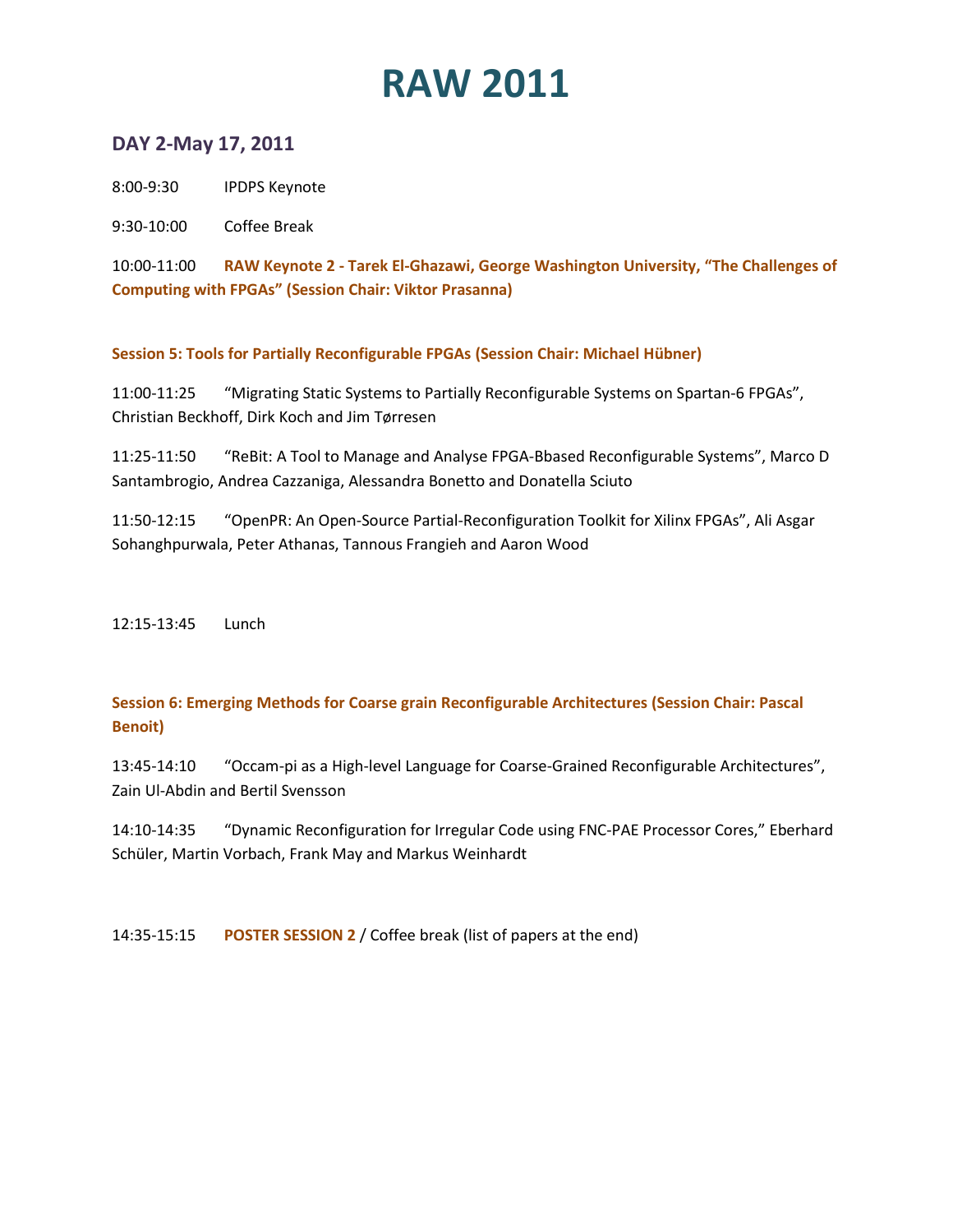### **Session 7: Task Management in Reconfigurable Systems (Session Chair: Marco D. Santambrogio)**

15:15-15:40 "A Replacement Technique to Maximize Task Reuse in Reconfigurable Systems", Juan Antonio Clemente, Javier Resano and Daniel Mozos

15:40-16:05 "Integrated Temporal Planning, Module Selection and Placement of Tasks for Dynamic Networks-on-Chip", Philipp Mahr, Steffen Christgau, Christian Haubelt and Christophe Bobda

16:05-16:30 "Enhancing Resource Utilization with Design Alternatives in Runtime Reconfigurable Systems", Alexander Wold, Dirk Koch and Jim Tørresen

16:30-17:00 **POSTER SESSION 2** / Coffee break (list of papers at the end)

### **Session 8: Improving Computing Efficiency in FPGAs based systems (Session Chair: René Cumplido)**

17:00-17:25 "Asymmetric Large Size Signed Multipliers Using Embedded Blocks in FPGAs", Shuli Gao, Dhamin Al-Khalili and Noureddine Chabini

17:25-17:50 "Just-in-time Instruction Set Extension - Feasibility and Limitations for an FPGA-based Reconfigurable ASIP Architecture", Mariusz Grad and Christian Plessl

17:50-18:00 Closing Remarks